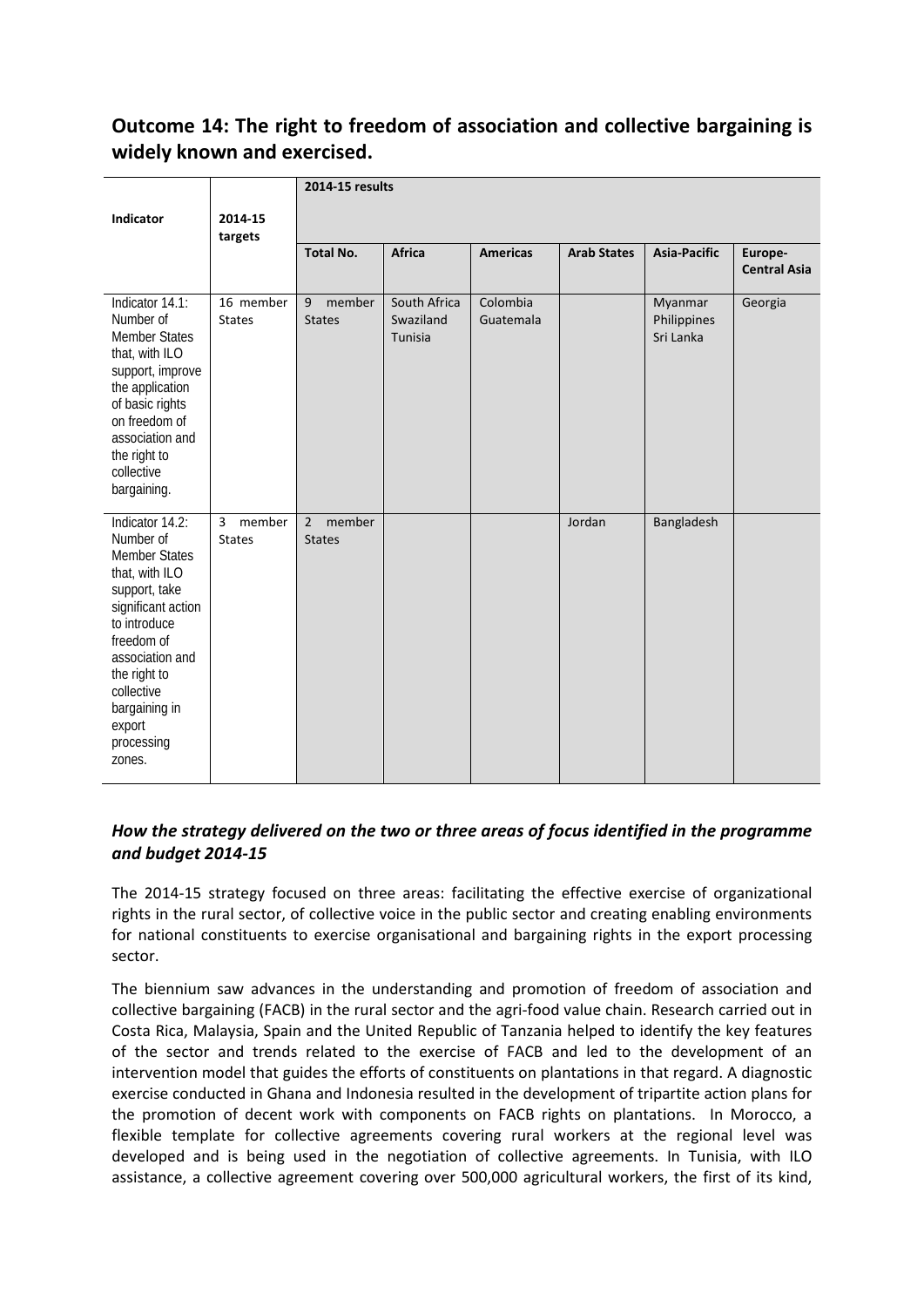was signed in October 2015. The agreement is in line with many ILO Conventions, including with regard to respect for freedom of association, working time, women's and children's work and occupational safety and health (OSH).

The urgent need to address FACB gaps in Bangladesh was addressed through capacity-building for all partners and the development of regulatory frameworks through a variety of technical cooperation programmes, especially in the ready-made garment (RMG) sector. Workers' education programmes, improved union registration processes, anti-union discrimination training sessions and general awareness-raising for constituents have led to an increase in trade union registration and some improvement in the exercise of freedom of association.

The 2015 General Survey of the Committee of Experts on the Application of Conventions and Recommendations (CEACR) entitled Giving a Voice to Rural Workers has served as an important resource tool in promoting the FACB rights of rural workers. Many related awareness-raising activities were carried out in the rural sector, including special training designed to reach out to rural women workers in Malawi and South Africa, while labour inspectors in South Africa were trained to promote FACB understanding in the rural sector with a focus on agriculture.

The 2013 CEACR General Survey entitled Collective Bargaining in the Public Service: A Way Forward laid the foundations for efforts to promote the FACB rights of public servants. Promotional activities around the relevant ILO Conventions were carried out and significant results achieved, including a reference to these rights, as set out in the Conventions, by the Supreme Court of Peru.

There was also progress in promoting FACB in the export processing zones (EPZs) of a number of countries and specialized training for women workers in these zones was developed and introduced. As reported under Outcome 12, the collective agreement in Jordan's export garment sector was renewed, covering 60,000 workers for two years, and the Jordan Garment Sector Industrial Relations Joint Council was established by the socials partners in March 2015 in order to administer it. The Council will also promote social dialogue; address any disputes arising in the sector; share relevant information; provide the Parties with appropriate technical services relative to the regulation of working conditions, terms of employment and relations between employers and workers; regulate relations between the Parties through collective bargaining; raise awareness of the relevant laws and collective agreements among employers and employees. The Council's mandate covers the entire sector, including factories in EPZs. This kind of collective bargaining mechanism will be used as an example in other countries.

In Bangladesh, the ILO and its international partners continue to advocate for a renewed legislative framework on EPZs in line with the fundamental principles and rights at work and the freedom of association Conventions ratified by the country. A number of officials from national institutions, including the Bangladesh Export Processing Zone Authority (BEPZA), were trained as trainers on workplace cooperation with the aim of rolling out training to factories in and outside the zones in November 2015.

The ILO also supported the training of 200 military and police officials and 55 regional staff of the Philippines' Ministry of Labour and Employment. This training raised awareness of the role of these public sector employees in ensuring the exercise of FACB rights while implementing their mandate to maintaining security and public order.

#### *How the strategy delivered support to constituents*

The bipartite and tripartite partners were guided through the social dialogue process through training and capacity building on FACB. The Office also produced manuals, handbooks and research papers on the issue, including the 2015 General Survey, Giving a Voice to Rural Workers; Freedom of association and labour inspection in rural areas: A trainers' handbook, the Trade union manual on Export Processing Zones, and the 2014 Manual on collective bargaining and dispute resolution in the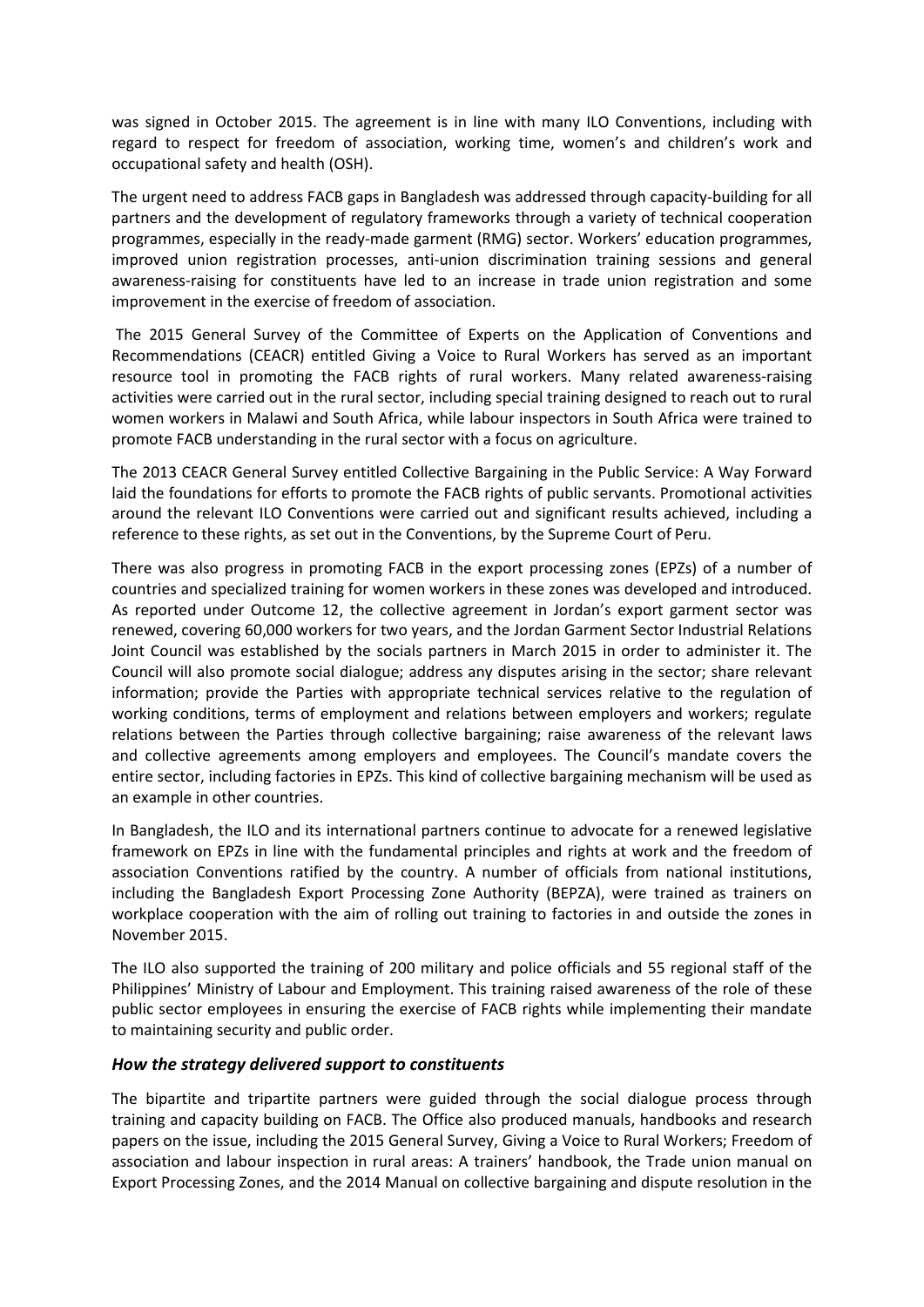public service. The ILO helped to increase awareness of good practices in the exercise of FACB through workshops and publications. A total of 19 courses on international labour standards (ILS), with specific sessions on FACB, were conducted by the ILO International Training Centre (ITC-ILO) in Turin for 448 participants (306 men and 142 women). In addition, technical cooperation projects on fundamental principles and rights at work delivered training and advisory services to 32,644 beneficiaries from governments and employers' and workers' organizations in 16 countries. To support private sector efforts to improve compliance with FACB rights, new training tools have been developed for employers and will be piloted in 2016.

## *How the strategy contributed to addressing gender equality and non-discrimination*

The Office's efforts to promote freedom of association and collective bargaining in export processing zones have had a direct impact on the lives of the many women working in these areas. Initiatives taken with a view to renewal of the collective agreement in Jordan's RMG industry gave rural women access to the labour market, from which they had previously been excluded. Because women account for a considerable percentage of rural and RMG workers, the focus was on empowering them to exercise their rights. Feedback on the diagnostics carried out in Malawi's tobacco sector resulted in the adoption of a tripartite national action plan.

With the adoption of the Domestic Workers Convention, 2011 (No. 189), special emphasis was placed on raising awareness of the challenges and opportunities in promoting FACB for domestic workers by developing a diagnostic tool to help national constituents to identify areas for priority action. Intensive efforts were made in the Plurinational State of Bolivia and Brazil and priority challenges with regard to the exercise of FACB by domestic workers have already been identified by Brazil.

## *Significant external partnerships that have helped in delivering the strategy*

The Office built partnerships with influential journalists and media outlets to increase understanding of the role of FACB in development, including through a training programme, provided in late 2015, which is expected to result in better media coverage of the fundamental rights at work. The ILO also continued to build research alliances with outstanding academic institutions. Several courts and tribunals dealing with employment disputes in Africa, Asia and Latin America, including the Industrial Court of Botswana, the National Industrial Court of Nigeria, the Employment Tribunal of Maldives, the Labour Tribunal of Sri Lanka and the lower and higher courts of Colombia and Peru continued their established cooperation with the Turin Centre by sending their members to its annual Training Courses on International Labour Standards for Judges, Lawyers and Legal Educators, which includes a module on FACB. Various universities, such as the University of Mendoza (Argentina), the Universidad Nacional de Tres de Febrero (Argentina)and the Pontifical Catholic University of Chile have decided to include ILS, including FACB, in the curriculums of their Master's and Ph.D. programmes after participating in the aforementioned ITC-ILO training programme. In addition, the ILO has built partnerships with National Schools for the Judiciary in Francophone Africa. Within the framework of these partnerships, these universities have incorporated instruction in ILS and fundamental rights at work into their training programmes and, to that end, have received training, guidance and materials from the Turin Centre.

| <b>Significant outputs</b> |           |                                                                                                                                                                                              |
|----------------------------|-----------|----------------------------------------------------------------------------------------------------------------------------------------------------------------------------------------------|
| Knowledge generation       | $\bullet$ | A new Twitter application Can collective bargaining create a fairer economy? (in the ILO's<br>InfoStories series) was launched in 2014.                                                      |
| and management             |           | Global research and country studies on FACB rights in plantations and the agri-food value chain<br>and diagnostic reports on FACB in the rural sector, EPZs and domestic work were conducted |